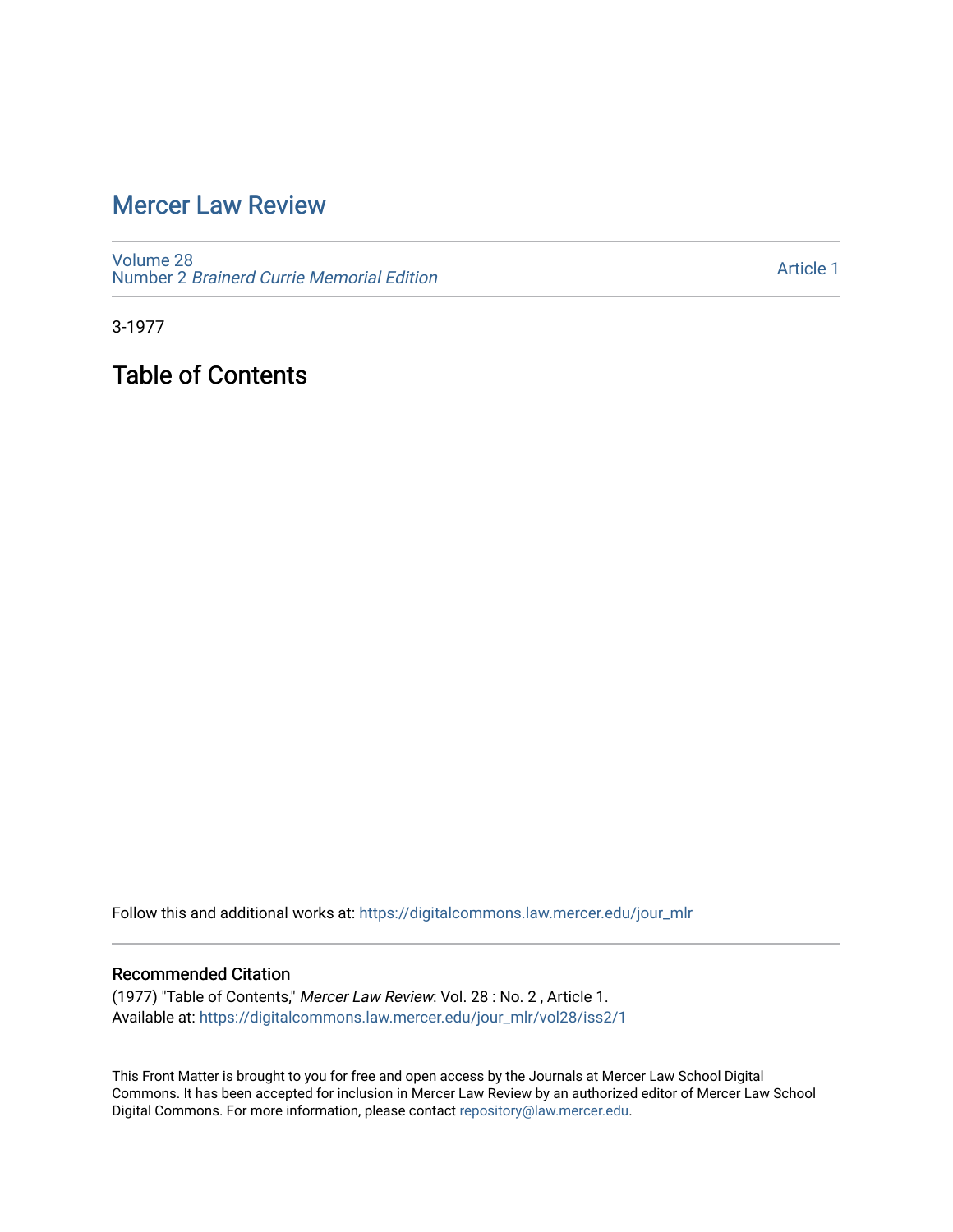## TABLE OF **CONTENTS**

### BRAINERD CURRIE MEMORIAL EDITION

# TRIBUTES

| Brainerd Currie: Pages from the Life of a        |  |
|--------------------------------------------------|--|
|                                                  |  |
| <b>Brainerd Currie: Student</b> W. A. Bootle 434 |  |
|                                                  |  |
|                                                  |  |
| <b>Brainerd Currie: Man</b> Roger J. Traynor 441 |  |

### ARTICLES **IN** MEMORY OF BRAINERD CURRIE

| The New Anti-Intellectualism in American           |  |
|----------------------------------------------------|--|
| <b>Legal Education</b> Francis A. Allen 447        |  |
| <b>Expert Witnesses and the Federal Rules of</b>   |  |
|                                                    |  |
| <b>Conflict of Laws in Damage Suits Related To</b> |  |
| Workmen's Compensation Cases  Arthur Larson 497    |  |
| Jurisdiction, Shipowner Negligence and Stevedore   |  |
| Immunities under the 1972 Amendments to            |  |
| the Longshoremen's Act  David W. Robertson 515     |  |

### COMMENT

| The State vs. The Family: Does Intervention |     |
|---------------------------------------------|-----|
|                                             | 547 |

### NOTES

| Consent of 'Unfit' Parents Needed for Adoption-                                                      |     |
|------------------------------------------------------------------------------------------------------|-----|
| Unless Their Rights Are First Terminated <b>Election</b> Theory of Their Rights Are First Terminated | 553 |
| <b>Amendments May Relate Back to Validate Service</b>                                                |     |
|                                                                                                      | 559 |
| <b>Exclusionary Rule Need Not Be Applied In Federal Habeas</b>                                       |     |
| <b>Reviews of State Convictions <i>Property Library Algebrair</i></b>                                | 567 |
| Party Not Otherwise a Federal-Court Defendant May Not                                                |     |
|                                                                                                      |     |